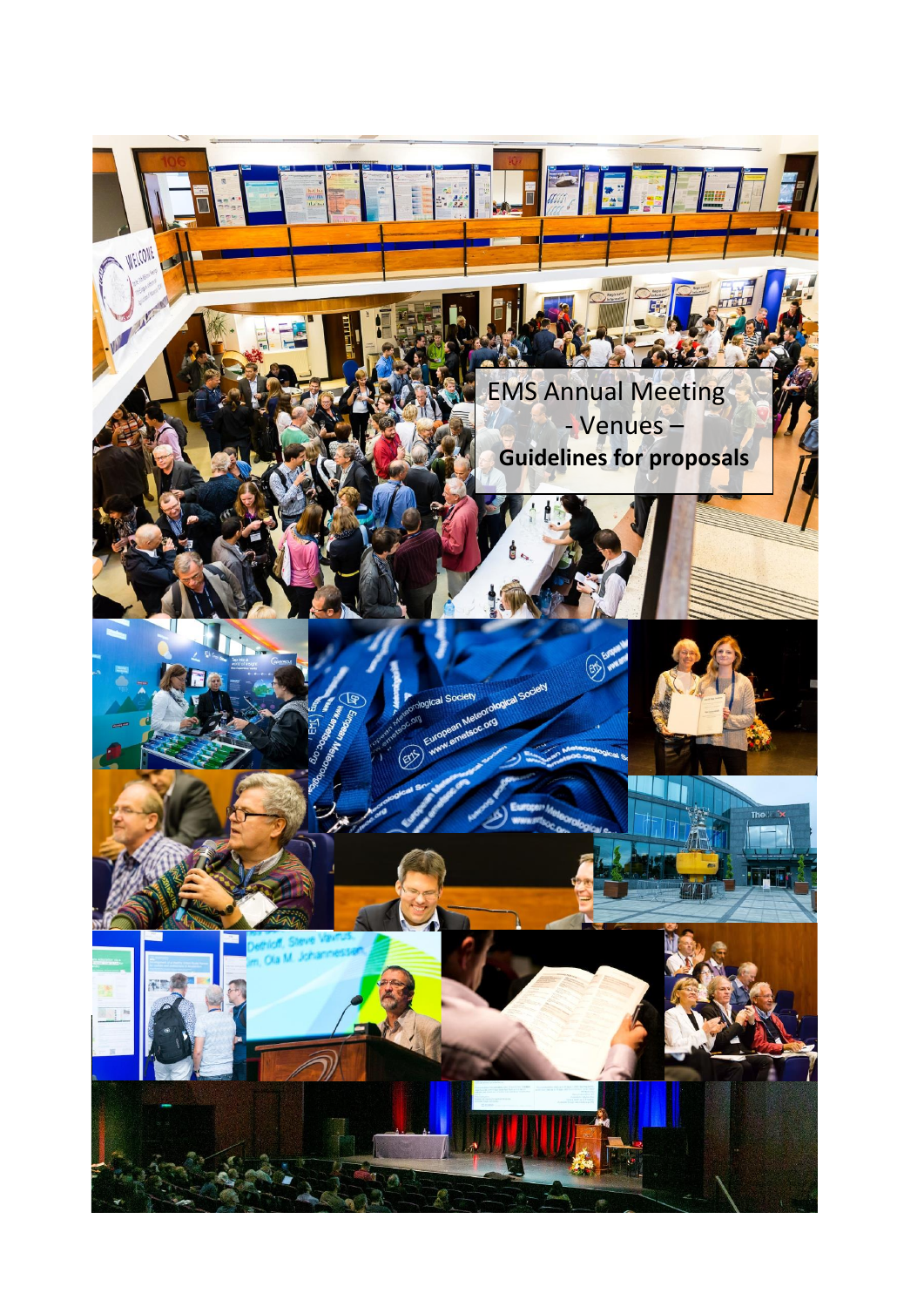EMS

# EMS Annual Meeting venues - Guidelines for proposals

The EMS Annual Meetings have been organised as bottom-up, call-for-papers conference since 2004. For more detailed information on past EMS Annual Meetings please consult <https://www.emetsoc.org/events/ems-annual-meetings/> where links to the respective conference sites of recent meetings with more information on venues and the programme are provided.

I. GENERAL INFORMATION

# **1. Submission of Proposals, decision process, timeline**

Proposals for venues can be submitted by [EMS Member Societies.](https://www.emetsoc.org/members/member-category/ems-member-societies/) Proposals are evaluated by the [EMS Committee on Meetings](http://www.emetsoc.org/about-ems/project-teams-committees/meetings/) (CoM); the CoM will make a recommendation to the EMS Council. The final selection is the task of the EMS Council.

Proposals are welcome at any time, but due to the timeline for the selection process the decision may take some time. Ideally a venue proposal for a specific year should be submitted at least two to three years in advance of the planned conference.

Please consult<https://www.emetsoc.org/events/ems-annual-meetings/> for already determined venues/years.

Society name, postal address, contact person(s) incl. e-mail and telephone number are required.

# **2. Budget**

The EMS Council is keen to select inexpensive venues such as university campuses to minimise financial risks; whilst this may not always be possible economic options should be pursued.

Estimated costs for rooms, for technical equipment, staff (technicians), additional cost not included in the room hire (such as cleaning, electricity or security) and Wi-Fi.

# **3. Conference organisation**

The EMS Annual Meetings are organized by the Professional Congress Organiser (PCO) [Copernicus GmbH.](http://meetings.copernicus.org/meetings.html)

# **4. Support of NMHS and local support organisation**

The involvement of the National Meteorological Service (NMHS) in the country of the proposed venue is important for the success of the meeting, thus the formal support and practical involvement of the NMHS should be sought in preparation of the proposal.

It is strongly recommended that the proposing/host country sets up a local organising framework, e.g. an active and responsive contact person supported by a small group of people from the various institutions involved. These should include at least the National Meteorological Society (or Regional Meteorological Society being a Member of the EMS) and the NMHS to follow up the scientific and logistical preparation of the Conference and quickly respond to organising matters.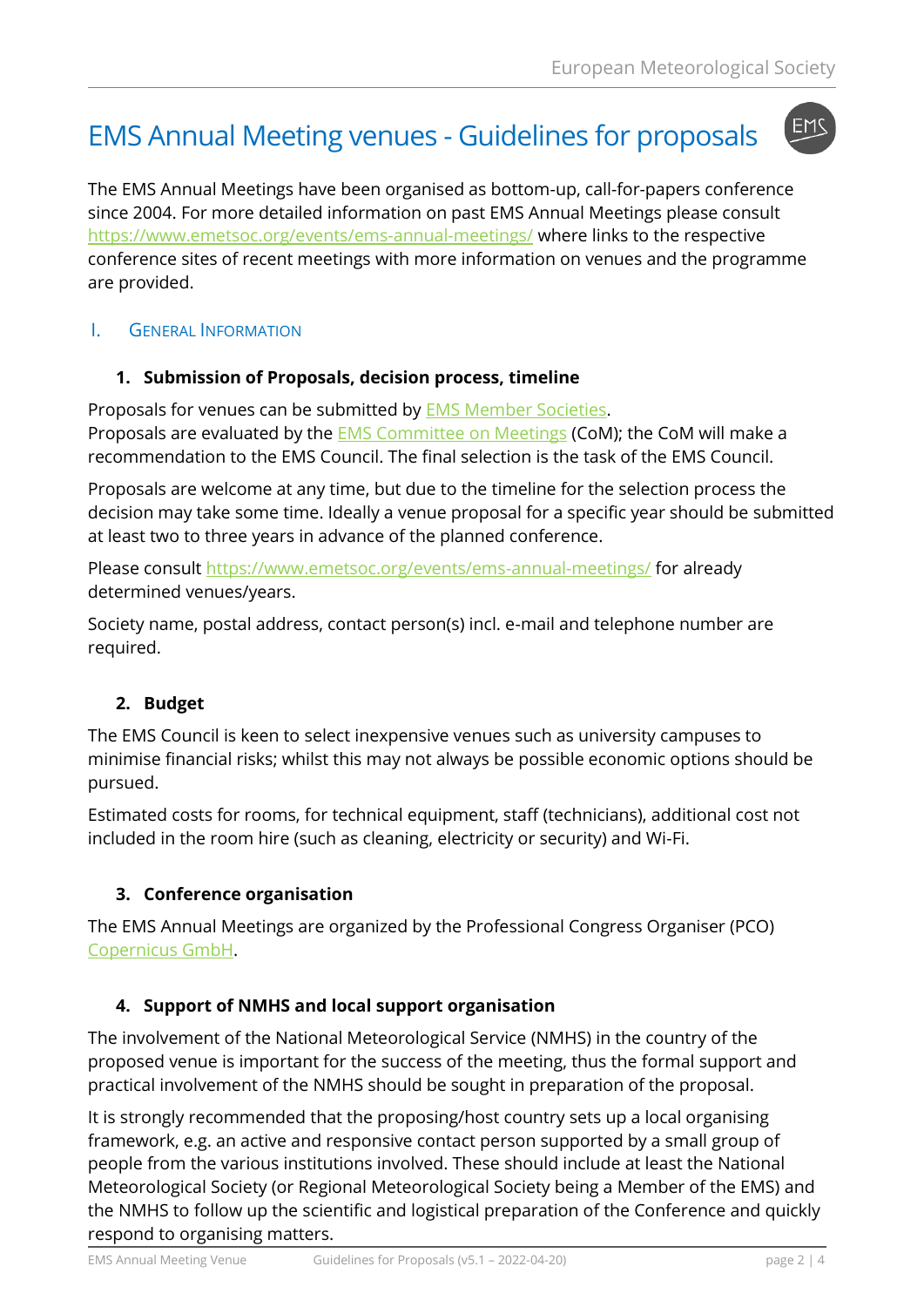Also care should be taken that the contact to the venue management (university campus or conference centre) is facilitated, and if necessary aid the communication between the management and the PCO for the local organisation of the conference (Copernicus GmbH); this is even more relevant in case English is not a working language, so the language barrier can be overcome."

# **5. Sustainability**

Between 500 and 800 participants attend the EMS Annual Meeting each year. Though small by comparison, the travel across Europe, the amount of paper and waste produced as a result is considerable and the EMS is looking at the different aspects and impacts of its own meetings. Thus relevant criteria for the selection of venues include that the venue has a sustainablemeeting policy in place (energy consumption, water and waste management, catering) and the availability of near-by accommodation and easy access by public transport. More information is available at [http://www.emetsoc.org/meetings-events/ems-annual](http://www.emetsoc.org/meetings-events/ems-annual-meetings/future-venues/sustainablemeetings/)[meetings/future-venues/sustainablemeetings/](http://www.emetsoc.org/meetings-events/ems-annual-meetings/future-venues/sustainablemeetings/)

## II. MEETING VENUE AND BASIC REQUIREMENTS

## **6. Number of participants**

The number of participants has been increasing over the years, but estimates for future meetings are naturally endowed with large uncertainties. The number of recent years - before the pandemic - were:

2012: **450** I 2013: **650** I 2014: **600** I 2015: **500** I 2016: **600** I 2017: **800** I 2018: **700** I 2019: **800.**

#### **However, the number of people at the venue at any one time is usually not above 60% of the total number.**

# **7. Conference period**

It is expected that the meeting will run from Monday morning (the opening session) until Friday lunch time or afternoon. In addition, two or three meetings/workshops are normally arranged on the Sunday prior to the conference.

# **8. Number and size of lecture theatres/rooms**

The meeting typically runs with five parallel sessions. Thus the following number of rooms are required:

- lecture theatre (300 400 people) used for opening session on Monday morning and any other plenary sessions during the week [dependent on the availability of rooms for parallel sessions, this theatre may also be used for the largest sessions during the remainder of the week]
- 5 lecture rooms from Monday lunchtime until Friday lunchtime (or afternoon) suitable for 200/150/150/150/100 participants (theatre style) respectively
- two side meeting rooms (40 people, U-shape with tables or 100 theatre style) for side meetings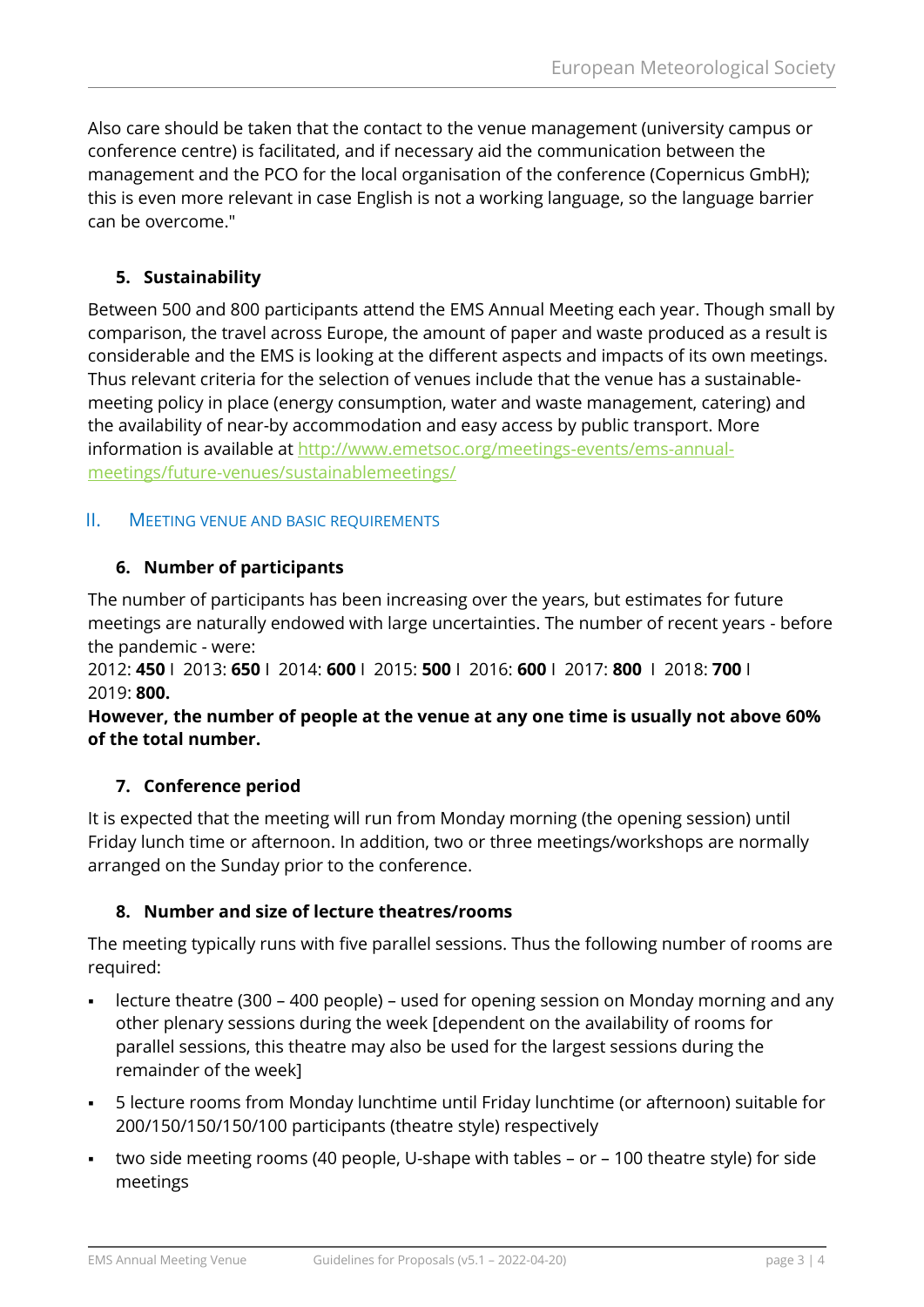- one room that can be used as working space for participants, with tables and chairs for 20 to 30 people
- two to three rooms on Sunday prior to the conference that can serve to host the EMS Council and General Assembly (50 people, U-shape) and training workshops that are organised in connection with the conference (30 participants, rows of tables and chairs)
- small room for storage of conference material/material for exhibitors

## **9. Technical equipment**

- All lecture and side meeting rooms should be equipped with a beamer, screen and an audio system (hand and tie microphones, if necessary).
- Screen size must be suitable for the respective lecture room (i.e. slides must be well readable from the back of the room)
- In addition, the five lecture rooms need to be equipped with a laptop/computer.

The proposal must detail which technical equipment is already included in the room hire; a compilation of additional costs for equipment not included is also necessary (this may be staff hours for technicians, costs for portable micros, costs for a separate stage for speakers, …)

#### **10. Foyer**

A centrally located foyer that is large enough to host an exhibition of 5 to 10 booths (3mx2m), together with the catering area, with good light conditions, and space for the registration desks towards the entrance area.

#### **11. Poster area**

Space for a poster area of around 150 doubled-sided poster boards, located adjacent or together with the exhibition and catering area. The area must have good light conditions Poster boards should be distributed as to provide enough space for people to stand in front and others who wander the isles at the same time (at least 3 meters between rows of poster boards).

The proposal should, if possible, include estimates of the costs for poster boards and five exhibition booth.

- **12. Wi-Fi** must be provided and be available in the entire area.
- **13. Dates:** Preferred period: second week of September

#### **14. Access to venue**

The venue should either be centrally located in town, or not far from it with easy access to the location, i.e. well-frequented public transport lines that serve the area all day round; travel times longer than 20 minutes from the city centre will not be acceptable.

Financial estimates should be provided and should include detailed prices for the rooms, foyers, technical equipment, Wi-Fi, technicians and staff (including costs such as cleaning, electrical power, extra rental for any build-up period, if applicable).

A full description of the venue, including location and access to the venue, should be provided with the proposal and invitation.